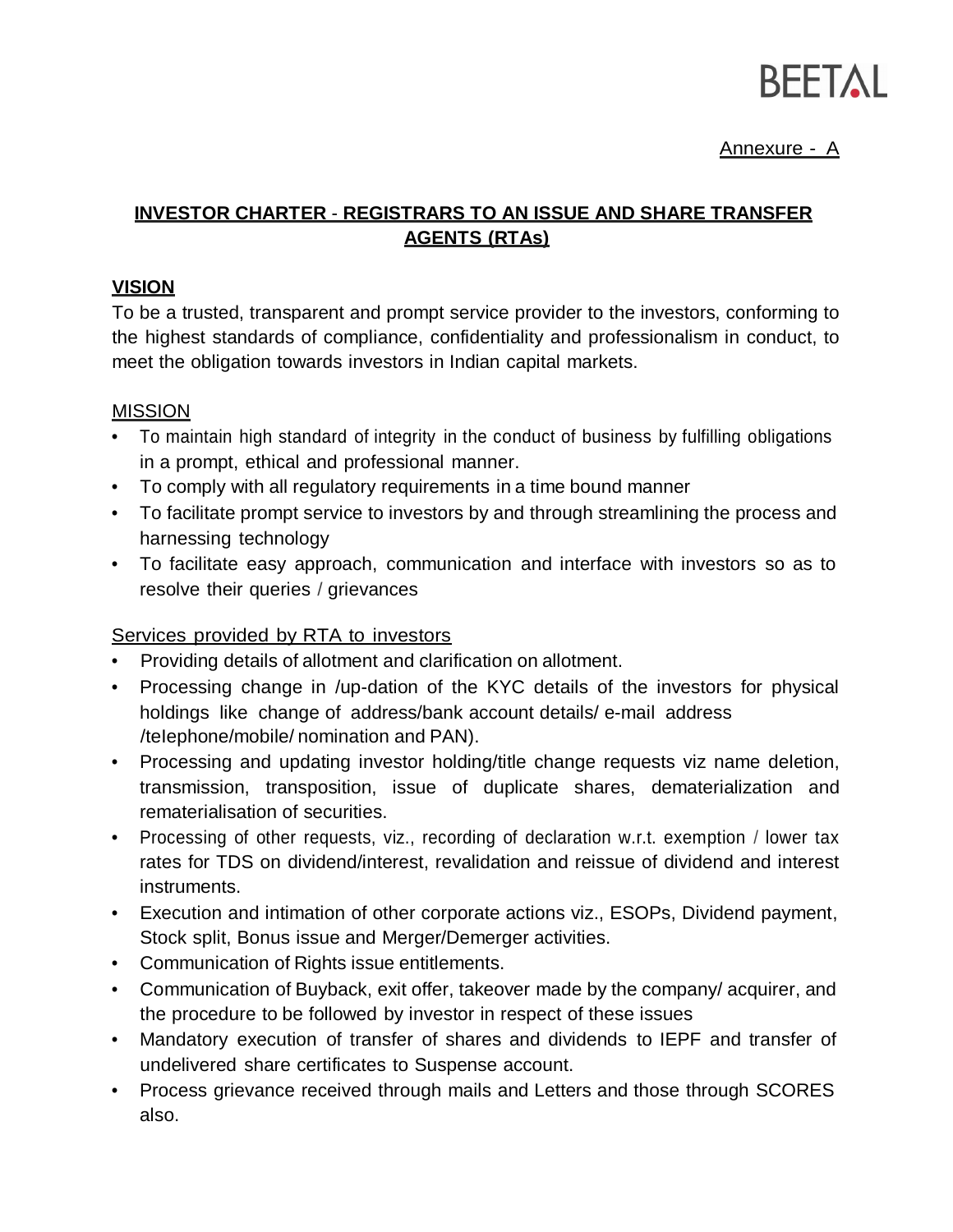

## Timelines pertaininq to various services provided by RTA

| Sr                    | <b>Nature of Service</b>                                                      | Expected         |
|-----------------------|-------------------------------------------------------------------------------|------------------|
| <b>No</b>             |                                                                               | <b>Timelines</b> |
|                       |                                                                               | (number of       |
|                       |                                                                               | days)            |
| A                     | <b>Investor Service Request:</b>                                              |                  |
| $\overline{1}$        | Processing of transmission request                                            | 21               |
| $\overline{2}$        | Processing of issue of duplicate security certificate request                 | 30               |
| 3                     | Processing of dematerialization request                                       | 15               |
| 4                     | Processing of remat request                                                   | $\overline{30}$  |
| $\overline{5}$        | <b>Processing of Transposition request</b>                                    | $\overline{15}$  |
| s                     | Processing of request for change in / up-dation of<br>I.                      |                  |
|                       | a. Name                                                                       | 30               |
|                       | b. Signature                                                                  | 30               |
|                       | c. Nomination                                                                 | $\overline{30}$  |
|                       | d. Contact details (Address, E-mail address and Mobile                        | $\overline{15}$  |
|                       | number)                                                                       |                  |
|                       | e. Bank account details                                                       | $\overline{15}$  |
|                       | Processing of request for Up-dation of PAN<br>Ш.                              | $\overline{15}$  |
| $\overline{7}$        | Processing of Re-validation of dividend / interest / redemption               | $\overline{15}$  |
|                       | instruments and sending the remittance request files to the                   |                  |
|                       | bank / Company                                                                |                  |
| B                     | <b>Grievance Redressal</b>                                                    |                  |
| $\mathbf{1}$          | Providing response to the inquiries of the investors and                      | 30               |
|                       | <b>Redressal of Grievance</b>                                                 |                  |
| $\overline{\text{C}}$ | <b>Other Operational activities</b>                                           |                  |
| $\overline{1}$        | Allotment of securities (IPO)                                                 | 6                |
| $\overline{2}$        | <b>Intimation</b><br>regarding<br>distribution<br>benefits<br>of<br>corporate |                  |
|                       | (dividend, bonus, stock Split)                                                |                  |
|                       | a. E-mail communication                                                       | 15               |
|                       | b. Physical communication                                                     | 30               |

#### Riqhts of investors

- Receive all the benefits/ material information declared by the Company.
- Actively participate in the AGM / EGM of the company & E-voting events so as to be a part of the decision making of the Company's business resolutions.
- In case of any grievances, approach RTA, Depository, Company, Stock Exchange or SEBI for resolution within prescribed timelines.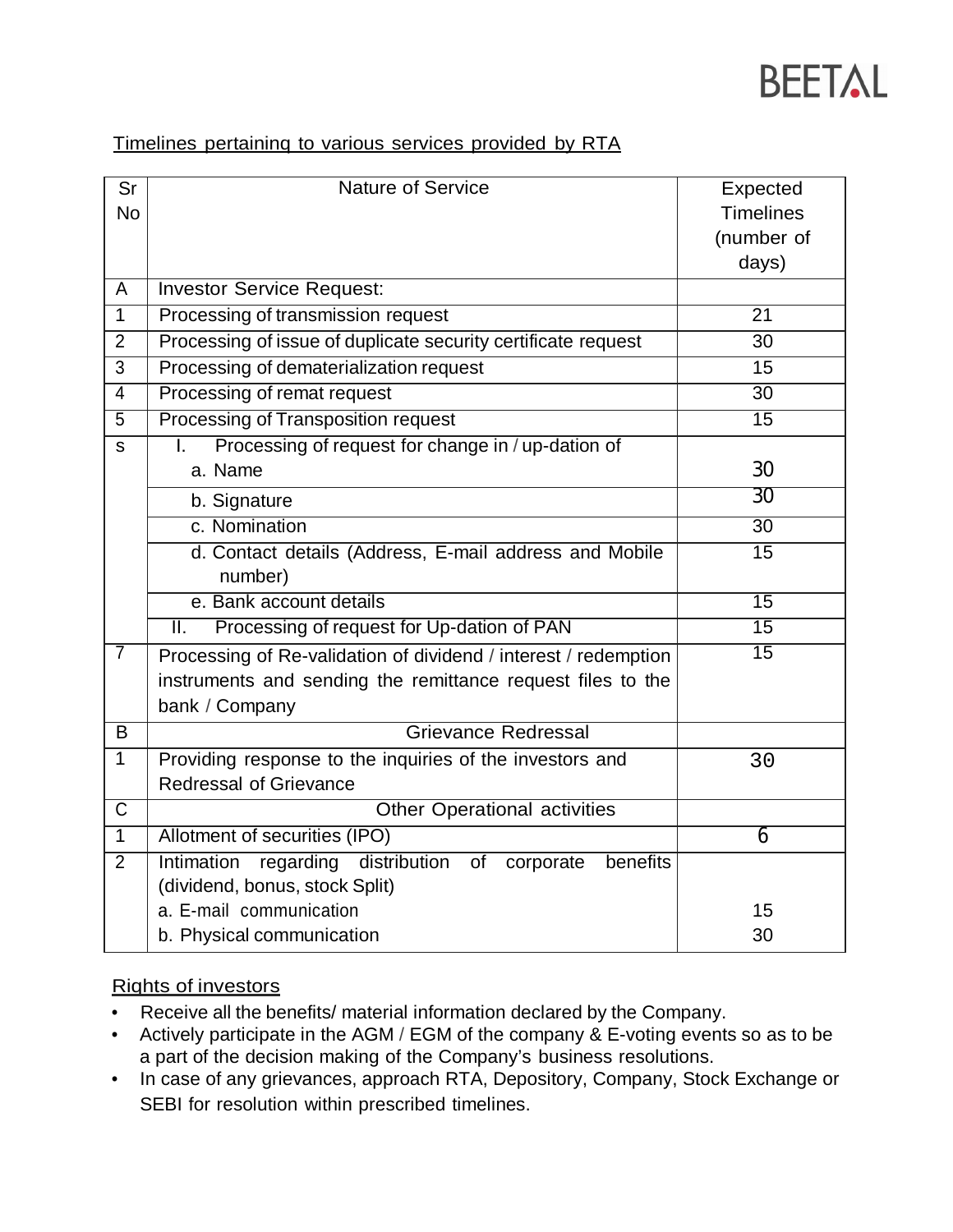

# **DOs and DON'Ts for Investor**

| Dos                                                                                                                                                                                                                                                                        | Don'ts                                                                                                                                                                                                    |  |
|----------------------------------------------------------------------------------------------------------------------------------------------------------------------------------------------------------------------------------------------------------------------------|-----------------------------------------------------------------------------------------------------------------------------------------------------------------------------------------------------------|--|
| 1. Encash dividend/Interest regularly to avoid<br>transfer of unclaimed amount/underlying                                                                                                                                                                                  | 1. Do not keep your folios without PAN.                                                                                                                                                                   |  |
| securities to IEPF.                                                                                                                                                                                                                                                        | 2. Do not keep your folios without<br>nomination                                                                                                                                                          |  |
| 2. Follow up diligently and promptly if you have<br>not receive allotment intimation/ certificate /<br>dividend / interest etc.                                                                                                                                            | 3.<br>Do not deal with unauthorized<br>persons for any investor service<br>requests such as change in / up-                                                                                               |  |
| 3. Ensure that your PAN is registered with the<br>RTA for all your folios.                                                                                                                                                                                                 | dation of address, e-mail address,<br>mobile number and bank details.                                                                                                                                     |  |
| 4. Ensure nomination is registered for all your<br>securities to smoothen the transmission.                                                                                                                                                                                | 4. Do not share security details, viz.<br>folio number, certificate number,<br>distinctive number(s), bank details,<br><b>KYC</b><br>signature,<br>specimen<br>documents, etc. with unknown<br>person(s). |  |
| 5 Ensure that all KYC details viz full postal<br>address with PIN, mobile number, e-mail<br>address etc. are updated to facilitate the RTA<br>for sending communication.                                                                                                   |                                                                                                                                                                                                           |  |
| 6. Ensure that correct and complete Bank details<br>are recorded with RTA to facilitate prompt<br>electronic credit of dividend / interest /<br>redemption amounts and eliminate possibility<br>of unclaimed amounts / underlying securities<br>being transferred to IEPF. |                                                                                                                                                                                                           |  |
| 7. Promptly inform the RTA in writing and<br>complete required formalities in case of loss of<br>securities.                                                                                                                                                               |                                                                                                                                                                                                           |  |
| 8. Ensure that the documents provided for<br>availing any investor service request are<br>complete in all respects and keep copies of<br>documents sent to the RTA.                                                                                                        |                                                                                                                                                                                                           |  |
| 9. Monitor<br>all<br>corporate<br>announcements<br>pertaining to investments made.                                                                                                                                                                                         |                                                                                                                                                                                                           |  |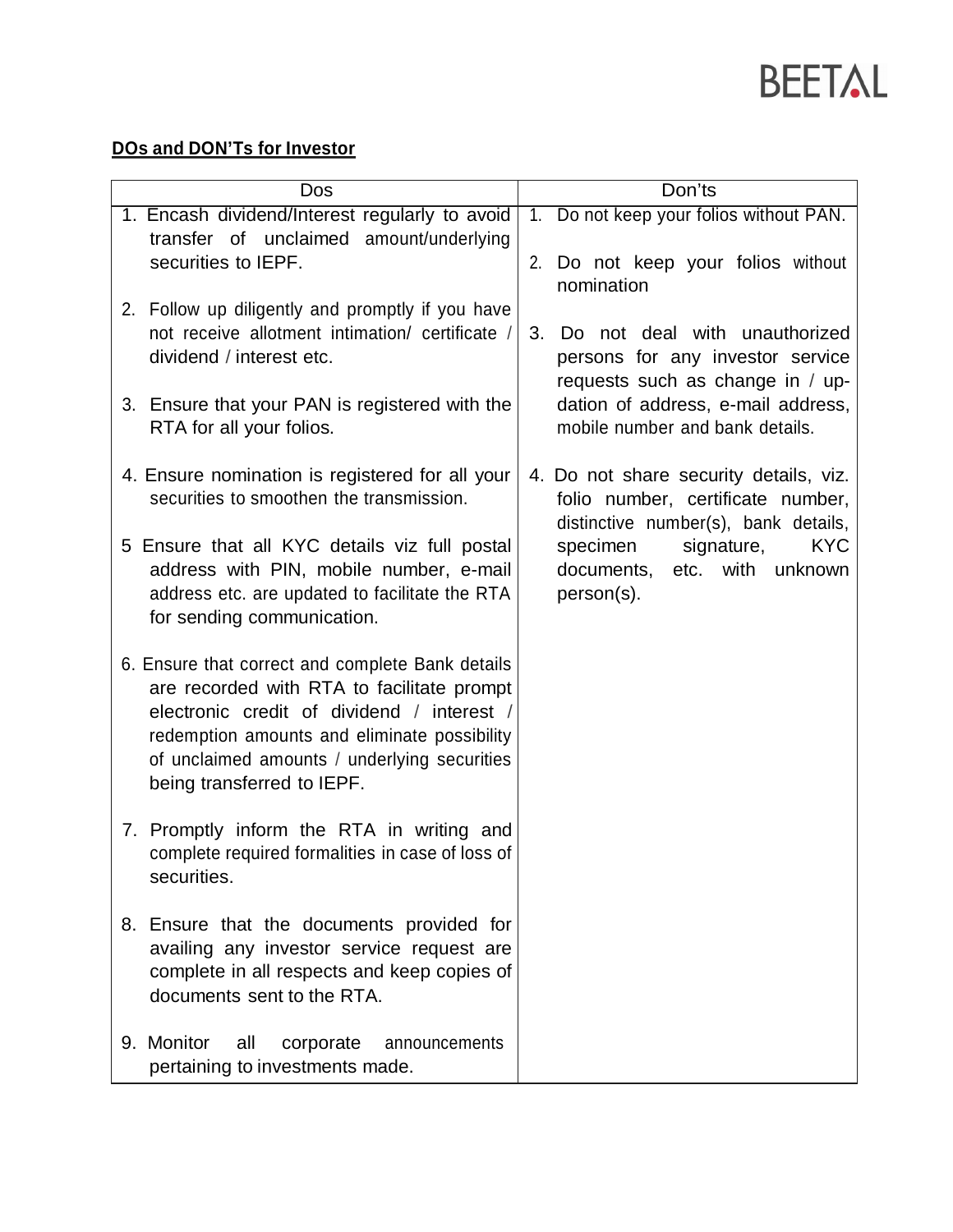

#### Grievance Redressal - Modes and Escalation Mechanism

- o To Listed company / RTA
	- a) Investor shall check the website of listed company / RTA for the dedicated grievance e-mail ID and other relevant details of the grievance redressal division / compliance officer for the purpose of registering grievances / complaints.
	- b) Investor can dial on help numbers or point of service of RTA for any query or concern.
	- c) For lodging the grievance, the investor can write to listed entity / RTA's dedicated e-mail address or through physical letter.
	- d) While lodging a complaint it is necessary for investor to mention the following:
		- o Nature of Complaint
		- o Name of Issuer Company
		- o Folio number
		- o Full Name of shareholder
		- o E-mail address and mobile number
		- o Reference to any previous correspondence made in this regard
		- o Provide the relevant documents and
		- o also update KYC and details, if there are any changes
	- e) Upon receipt of the complaint, RTA after due verification shall send intimation of redressal / resolution of complaint via e-mail / physical letter as applicable within 30 days from the date of receipt of complaint.
- o To Stock Exchanqes Online registration of complaint / grievance on stock **exchanges:**
	- a) The nature of the complaint that can be lodged against listed company has been given on the websites of the Stock Exchange. Upon receipt of complaint, the stock exchange shall forward the same to the concerned company with a copy to the complainant.
	- b) If the company fails to redress the complaint within 30 days, the exchange sends a reminder to the company and follows up with the company and its respective RTA.